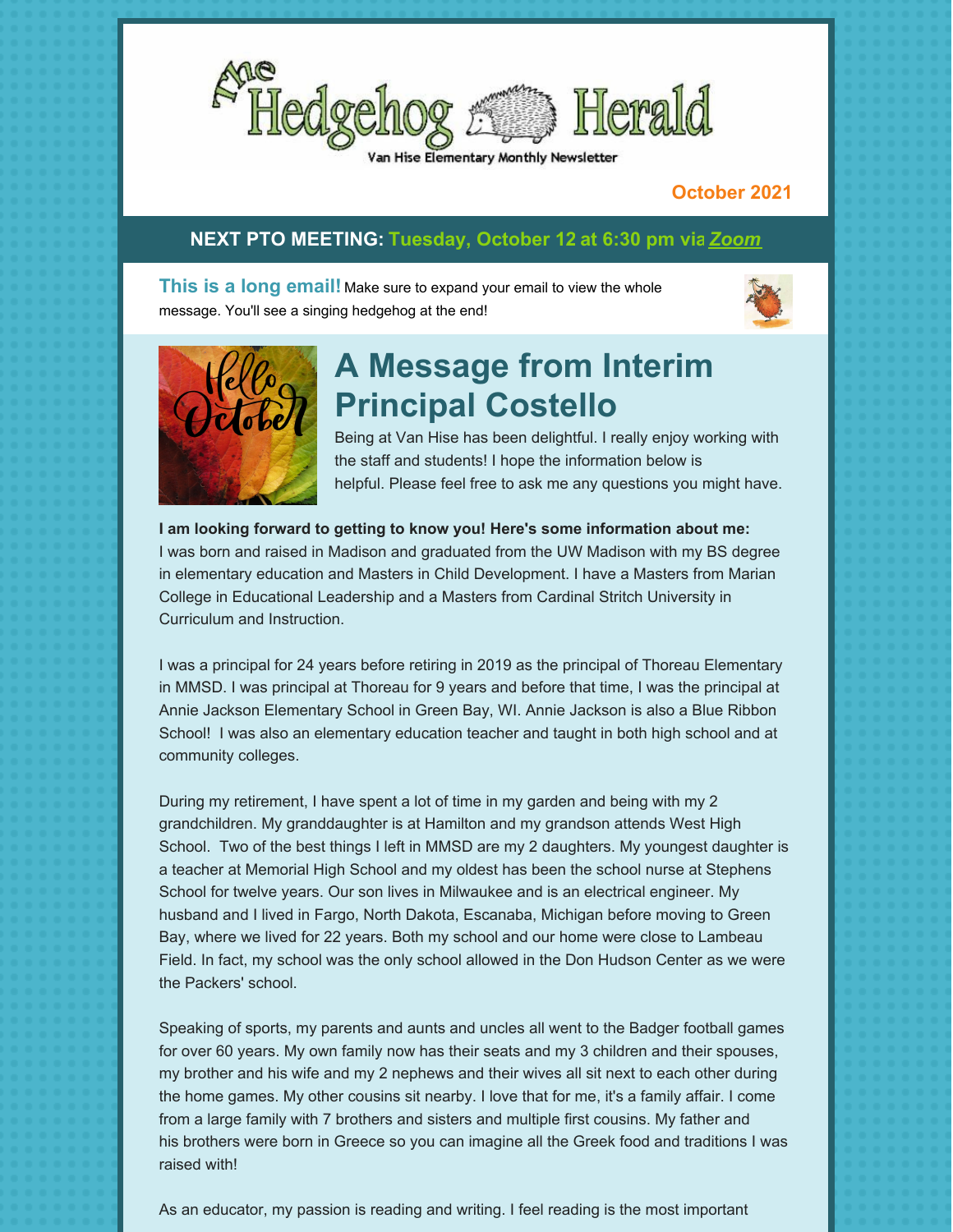subject we can teach our children. I have always promoted the research that states that if a student reads 20 minutes each day, they will be proficient readers and I give that advice to both parents and students. Every school I have worked at I made sure reading was the most important goal we had.

I am enjoying getting to know your students! I have never been with a group of students who have so much empathy for others and care about both their friends and teachers. The students come to school every day ready to learn and enjoy each other's company. It is my pleasure to fill in for Mrs. Seidl during her leave.

-Kathy Costello *[kjcostello@madison.k12.wi.us](mailto:kjcostello@madison.k12.wi.us)*

## Events at a Glance | OCTOBER

## **OCT 12**

**PTO MEETING via ZOOM** 6:30 - 7:30 pm *Join Zoom [Meeting](https://us02web.zoom.us/j/89179812285?pwd=U3RSR1ZIeUdhSWZRaGtRLzVsMVUrQT09#success)*

# **OCT 18**

**DAMAGED CHROMEBOOK FEES BEGIN**

## **OCT 22**

## **OCT 28**

**NO SCHOOL**

**PICTURE DAY**



### **BUCKY BOOKS**

Interested in great discounts to local establishments? The Bucky Book is a local favorite resource for great opportunities to have fun and save some money throughout the year.

**Purchase a book** *[HERE](https://www.buckybook.com/van-hise-pto)* **through the Van Hise PTO page and we get \$10 of the cost per book as a donation to the PTO. The book is shipped right to you - we pay the shipping cost.**

The fundraiser goes through January, so keep this in mind as a gift through the holiday months!



**COMING OCTOBER 18TH** 

### **STUDENT CHROME BOOKS**

We want all families to be aware of a new policy going into effect for lost and damaged Chrome books.

The fine structure for lost and damaged devices will go into effect on **October 18th** and will follow these **[guidelines](https://files.constantcontact.com/a35ed802501/16356cb9-685f-48c3-be34-0e27daac9d88.pdf)**.

**Technical Services Helpline for FAMILIES:**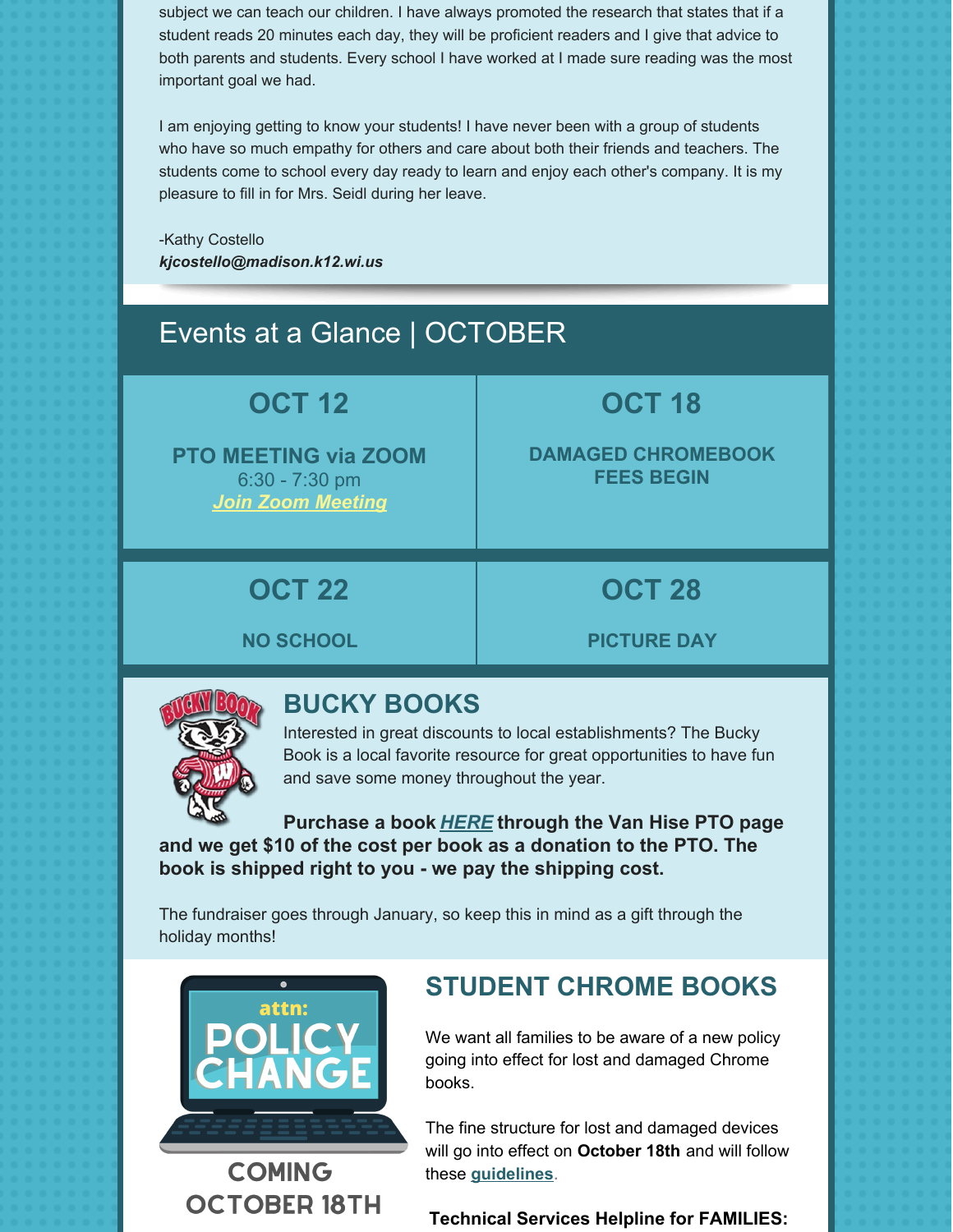#### **(608) 204-5678**



### **A KIND REQUEST FROM THE OFFICE**

As everyone settles into the routines of the new school year, the office has asked us to remind families to work to be prompt in picking up your

students at dismissal. Understanding that unexpected circumstances arrive from time to time, teachers also need to use after school time for professional development and preparation. Thank you for your continued help in putting together all of the pieces of this unique school year!



### **SCHOOL PICTURE DAY**

School pictures are coming up on **October 28th**. Retake day will be on December 2nd.

### **ORDER YOUR PICTURES** *[HERE!](https://lifetouch.com/picture-day/WI/Madison/Van-Hise-Elementary-School-72122)*



### **DONATION REQUEST**

Our school social worker, Rachael Nachtwey, is looking to fulfill some needs in our community. Specifically, she is looking for:

- **- Girl's clothing, sizes 6-12; size 5 shoe**
- **- Boy's clothing, sizes 8-16; sizes 2.5 and 5 shoes - A small bike for a 6-year-old girl would be much appreciated!**

Items may be dropped off at the VHE office or email prez@vanhisepto.org to arrange for items to be picked up. As always, we urge families who have any specific needs to contact Ms. Nachtwey at **rlnachtwey@madison.k12.wi.us**.



### **SCHOLASTIC** *ONLINE* **BOOK FAIR**

Mark your calendars - the Scholastic Book Fair is coming up. This year, it will be online to observe COVID-19

precautions. **It will be held November 1 - 14th** . There is free shipping with book orders of \$25 or more to your home address. Van Hise receives a portion of the sales to use toward buying more books!



### **FROM MS. JENKS -**

As we get back to in person music, I thought I should take the opportunity to share my perspective on music education and the start of our school year.

Back when I taught only middle school students, I

remember an incoming student who had the following note in their file: "Jane (not real name) loves music, but unfortunately is not musical and is basically tone deaf." It was true that Jane's pitch matching skill as a 6th grader was imperfect, but it became quickly clear that she understood advanced musical concepts and made connections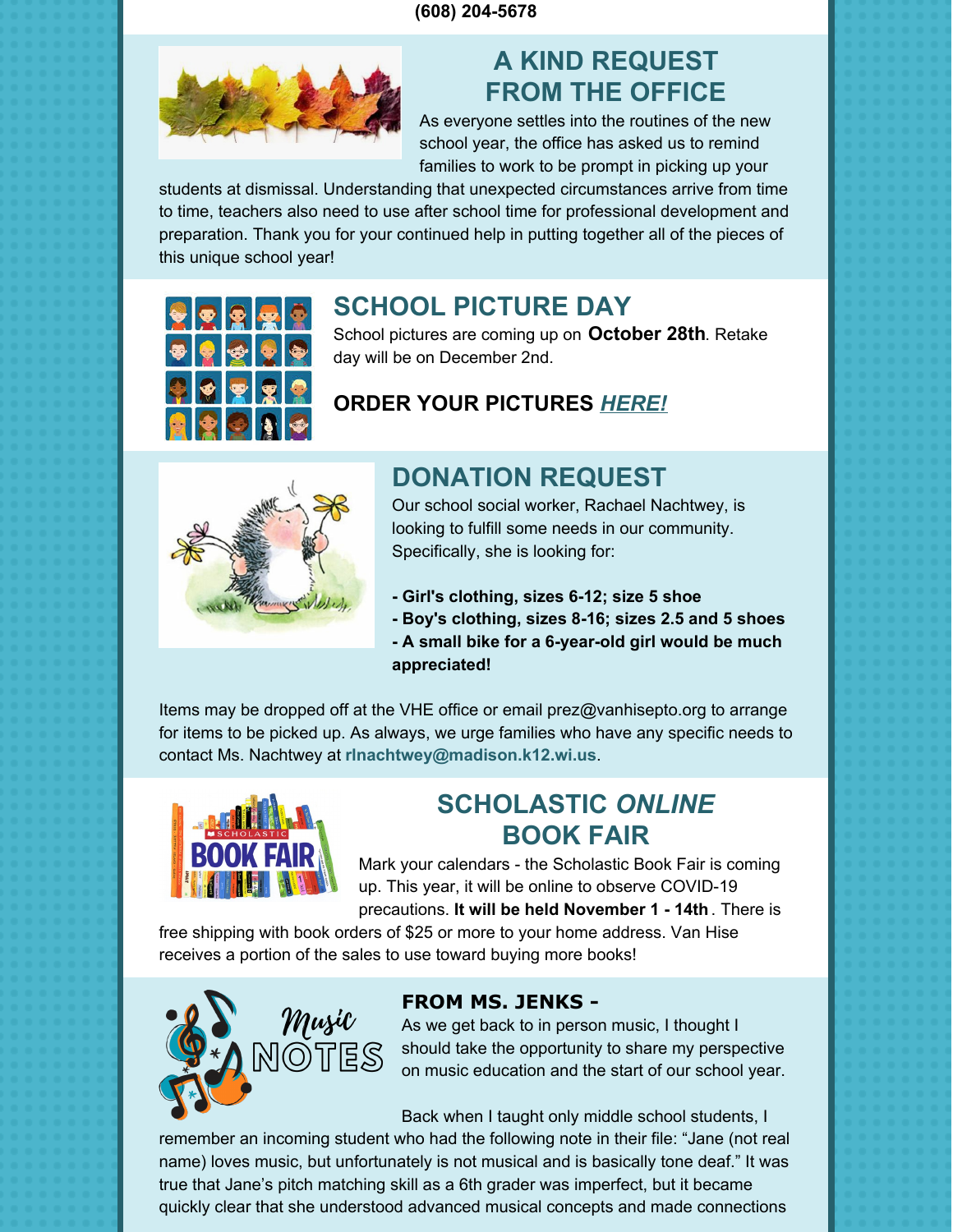between music, her own reflections on life and the other subjects that she was curious about with extreme wisdom. In all ways—except for this one skill—Jane was one of the most "musical" individuals I had ever met. She showed great depth of thinking, analytical ability and would often be the catalyst of for ideas that would lead us to things I had never thought of doing with a middle school choir.

I share this story because so often being "musical" is so narrowly defined as having great skill as a performer. And though performing is one thing a musical human can do, it is not the main reason to have a strong music education. When listening to and singing ideas that have been passed on through song, we explore a variety of perspectives and see ways in which humans—though they may have different experiences—share a lot of similarities. We take an abstract thing (like sound) and turn it into concrete symbolic notation (mathematical thinking). We study patterns in lengths of sounds, silence, and frequency and speculate on why the composer made the choices that they did and the aesthetic impact of their choice (literary and critical thinking).

In the end, "Jane" actually acquired that skill that she was missing early on. Actually, she went to college as a performance major and won a national competition through the NYC Metropolitan Opera. My "tone deaf" 6th grader was not at all "unmusical," and I don't believe that any human is. It might be that not every skill is learned at exactly the same time and some people have opportunities and experiences that work out certain abilities earlier, but every human has the ability to appreciate, listen to and share their ideas (and the ideas of those before them) through music--with instruments and voices.

I still teach with goals for each student and class, but they are not all skills (or things to do). Some goals are skills, but others are about understanding (or knowledge) and still others are about how we connect musical ideas to our own lives and use music to have a better understanding of ourselves, others, various cultural perspectives and how various subjects are interconnected.

#### **For this fall, all grades are looking at music with this lens:**

#### ANCESTORS IN TRAINING

**Affective Goal:** Students will reflect on the connection between the past present and future and describe how things that have happened before us still matter today and imagine how we can have a positive impact on those that come after us. **Knowledge:**

4-5: Understand the ways that musical elements of pitch and rhythm can impact the feeling of intensity in a piece of music.

2-3: Describe melodic contours using words and shapes and match what is heard to music notation examples.

K-1: Identify ascending and descending melodic patterns. **Skill:**

4-5: Perform notated rhythmic subdivisions with accuracy down to 16th note divisions. Read guitar chord charts and show the finger positions given.

2-3: Perform rhythmic patterns using quarter, eighth notes and rests. Use correct mallet technique to play with fluency and ring.

K-1: Use singing voice in and above normal speaking ranges. Play descending and ascending patterns on ladder bells.

A piece that all grades are studying (with the idea of connecting our past, present and future) is We Are, by Sweet Honey in the Rock, a wonderful Black women's acapella group. *[WATCH](https://www.youtube.com/watch?v=hWaw-tQ4W7w) HER[E.](https://www.youtube.com/watch?v=hWaw-tQ4W7w)*